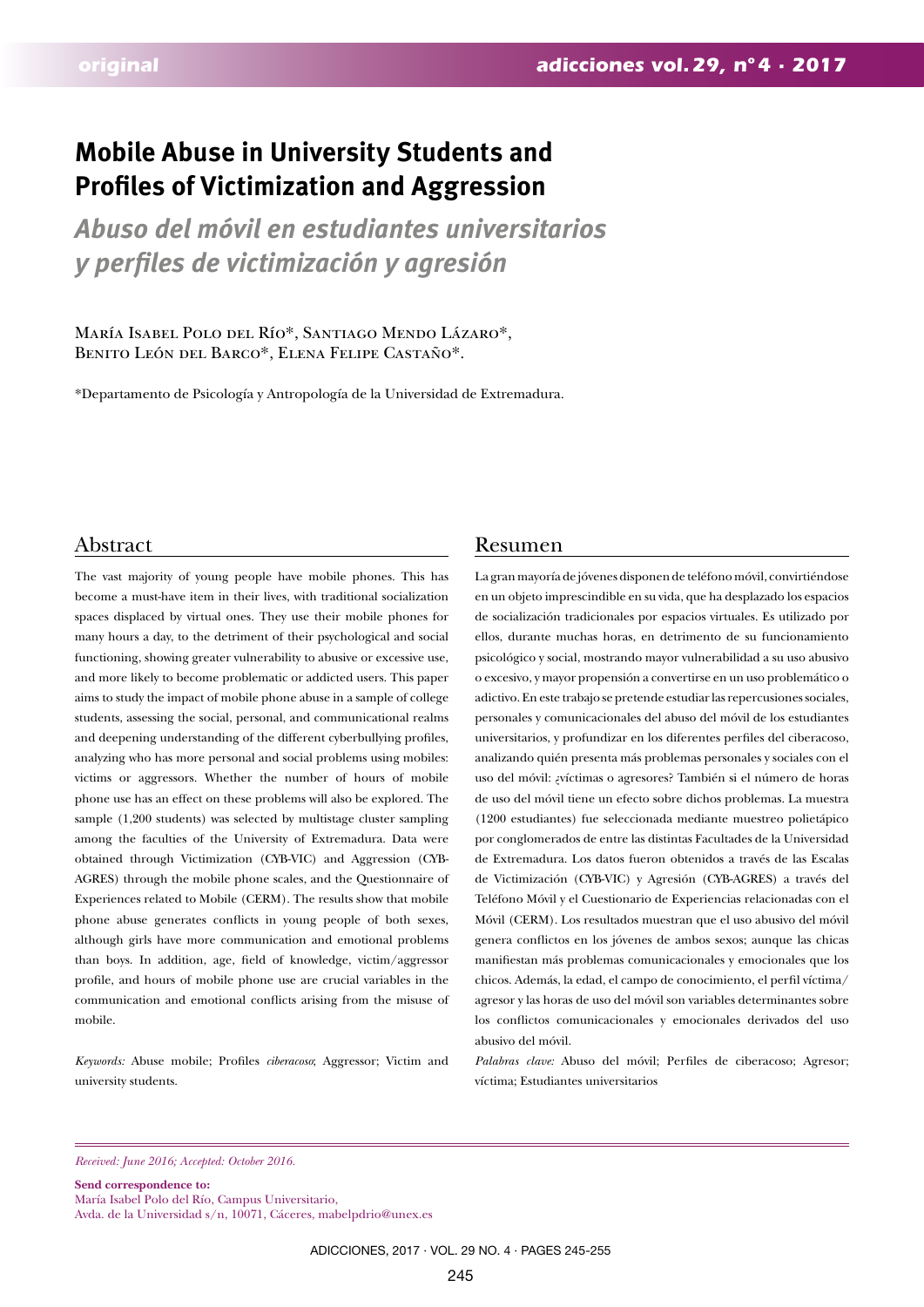The use of Information Technology and Communications (ICT) is an essential aspect of modern societies. Access to such tools is increasingly easy and their use is not problem-free. Among ICTs, the mobile phone (smartphone) nications (ICT) is an essential aspect of modern societies. Access to such tools is increasingly easy and their use is not problem-free. Among ICTs, intensive use of smartphones has been a cause of concern to researchers and institutions alike (Gómez, Rial, Braña, Varela & Barreiro, 2014). While their use does not in itself pose a problem, the problematic relationship established with them does (Chóliz, 2010; Echeburúa, Labrador & Becoña, 2009) because their use over a large number of hours a day or in an uncontrolled manner can condition social relationships (Bianchi & Phillips, 2005; Kamibeppu & Sugiura, 2005).

There is no agreement on what constitutes a borderline between overuse and problematic or pathological use, since the term ICT "addiction" has not yet been officially recognized by international organizations such as the American Psychiatric Association (APA) or the World Health Organization (Labrador, Villadangos, Crespo & Becoña, 2013; López-Fernández, Honrubia-Serrano & Freixa-Blanxart, 2012). However, there is evidence of the onset of behavioral, emotional and social problems related to mobile phone use, especially among adolescents and young people (Pedrero, Rodriguez & Ruiz, 2012).

College students and the adolescent population are the age groups considered to be at highest risk (Weare, 2004); the mobile phone is of much greater importance for them than for other age groups (Kubey, Lavin & Barrow, 2001; Morahan-Martin & Schumacher, 2000; Treuer, Fabián & Friredi, 2001). The vast majority of young people have one and it is turning into a must-have item in their lives and leisure time. The mobile is fundamentally a relational tool (Aguado & Martínez, 2006) that provides the user with the necessary processes of communication and socialization (Ellwood-Clayton, 2003; INE, 2014; Taylor & Harper, 2003) to the extent that it has displaced traditional socialization spaces, giving rise to virtual spaces with an important social function (Díaz-Gandasegui, 2011). Being permanently connected seems to satisfy a great need for constant contact with peers (Kuss & Griffiths, 2011). Once young people have a mobile they appear unable to do without it, using it for many hours to the detriment of their psychological and social functioning (Pedrero, Rodríguez & Ruiz, 2012), showing greater vulnerability to overuse (Ruiz-Olivares, Lucena, Pino & Herruzo, 2010) and a higher likelihood of becoming problematic or addictive users (Walsh, White & Young, 2008). Boys are more prone to the intensive use of mobiles for games and technology functions for leisure or entertainment (Chóliz & Villanueva, 2011; Chóliz, Villanueva & Chóliz, 2009; Pedrero, Rodriguez & Ruiz, 2012). For them the mobile is an element that helps them advance their social position within the group (Ling, 2002). For girls, on the other hand, mobile

phone use has aspects that are more emotional (Beranuy, Chamarro, Graner & Carbonell, 2009; Chóliz, Villanueva & Chóliz, 2009; Ling, 2002; Mante & Piris, 2002), relational and social, showing a preference for written messages (Pedrero, Rodriguez & Ruiz, 2012) and spending more hours talking on the phone (Ruiz-Olivares et al., 2010) in order to maintain interpersonal relationships, promote bonding and boost intimacy in communications (Colás, González & de Pablos, 2013; Costa, 2011; De Haro, 2010).

The mobile phone is ubiquitous on university campuses and often used in environments where learning takes place (Lepp, Barkley & Karpinski, 2015; Tindell & Bohlander 2012). In addition to recreational purposes (Barkley & Lepp, 2013), university students use mobile phones to find information about their studies, communicate, organize and collaborate with peers (Organista-Sandoval, McAnally-Salas & Lavigne, 2013). In these areas, certain differences in the frequency or type of use in terms of gender, age and field knowledge of university students have been noted (Ruiz-Olivares et al., 2010). As a result, studying the differences in the emotional and communicational impact of mobile phone abuse in terms of these variables is important.

Currently, the exponential rise in the use of ICTs, as well as the mastery and familiarity of young people (the interactive generation) with these technologies has meant that traditional forms of bullying have changed over time, with the appearance of more specific phenomena in which ICTs are used to harass the victim (Smith, Mahdavi, Carvalho & Tippett, 2006). This new form of abuse, called cyberbullying, consists of intentional and repeated aggression by a group or an individual continuously using digital forms of social contact (mainly Internet, mobile phones and online video games) on a victim who cannot defend him/herself (León, Felipe, Fajardo & G*ó*mez, 2012).

Cyberbullying is a variation on conventional types of abuse (physical, verbal and social-relational), but also has certain characteristics that set it apart (Heirman & Walrave, 2009; Li, 2008; Ortega, Calmaestra & Mora-Merchan, 2008; Slonge & Smith, 2008; Ybarra & Mitchell, 2004): in cyberbullying there are no safe places to be, which creates greater insecurity in the victim; the fact that bullying can even take place inside your own home causes feelings of helplessness and vulnerability. Harassment is made public and can be observed indefinitely and by a large number of people. Physical strength or size do not play a role because digital stalkers do not need to be stronger than their victims. Finally, the aggressors can hide behind a cloak of anonymity, which creates a sense of helplessness among the victims.

The increasing use of mobile telephones and the overexposure to social networks catch our attention and cause social alarm, particularly since it was discovered that young people and adolescents are exposed to cyberbullying (Gá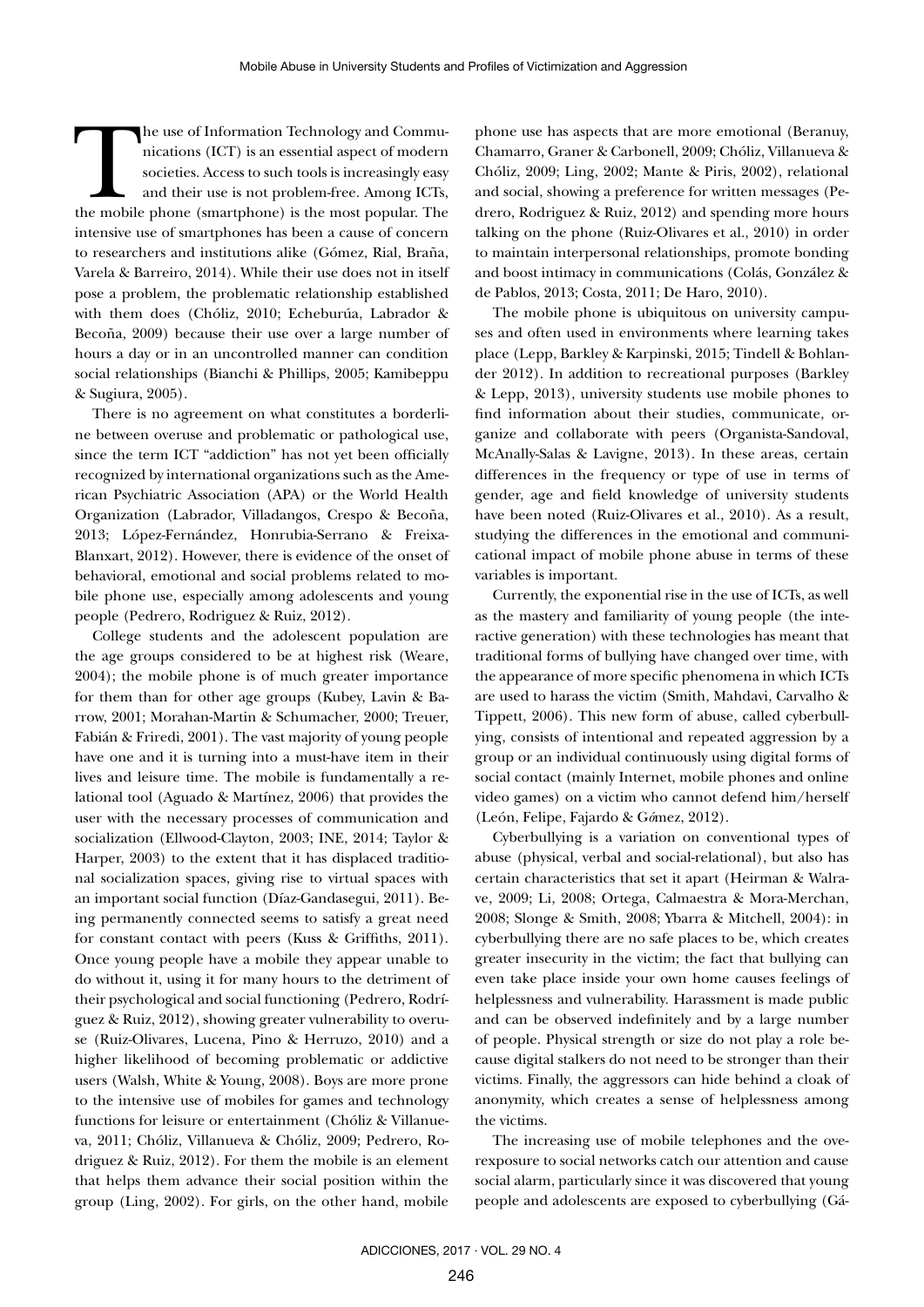mez-Guadix, Orue, Smith & Calvete, 2013), either as aggressors or victims. The mobile phone is the device most commonly used to harass, torment and intimidate others deliberately and repeatedly (Del Río, Bringué, Sádaba & González, 2009). Sádaba and Bringué (2010) have defined it as "the screen that never goes out". Having a mobile phone at hand at all times means being able to participate in bullying others at any time and anywhere, and also to be continuously exposed to bullying for most of the day. A study by Giménez, Maquilón and Arnaiz (2015) affirms that internet access via smartphone is significantly associated with participation in episodes of cyberbullying. They show that 94.2% of cyber attackers have their own mobile phones, and 80.2% access the internet through it, compared with 94.7% of cyber victims. Among the mobile technology applications principally used by both sides are "WhatsApp", voice calls (Giménez, Maquilón & Arnaiz, 2014) and social networks.

Going to university is a transition period which in many cases involves becoming independent of the family, experiencing stress in the new situation or looking for new friends, circumstances that can lead to a change in internet use (Fernandez-Villa et al., 2015). All of this, alongside young people's exposure to cyberbullying, means that university students are a population of special interest for the study of behaviors related to cyberbullying.

This paper aims to study the social, personal and communicational repercussions of mobile phone abuse in terms of gender, age, field of knowledge and number of hours of mobile use of college students, and to deepen our knowledge of the different profiles of cyberbullying, analyzing who has greater personal and social problems using mobile phones: victims or aggressors. Furthermore, we will investigate whether the number of hours of mobile phone use affects these problems, given the negative effects that technological harassment has on victims and aggressors at emotional, academic and psychosocial levels.

# **Method**

#### *Participants*

The inclusion criterion for participants was being enrolled in the University of Extremadura for the 2014-2015 academic year. The participant sample consisted of 1,200 students. Average age was 20.95 years (SD = 3.430; range 18-32); 58.4% (n = 700) were women and 41.6% (n = 500) men. Students were enrolled in the first (50.9%), second  $(25\%)$ , third  $(17.5\%)$  and fourth  $(5.8\%)$  years of different degree courses in the University of Extremadura. The number of participants was determined by the number of students enrolled in the 2014-2015 academic year, given a sampling error of 3% and a confidence level of 95.5%. Student selection was carried out using multistage cluster sampling and random selection of degree and year of students

in the University of Extremadura faculties. Not all students reported their age and field of scientific knowledge, with the result that 120 and 88 cases respectively were lost in the analyses of age and field of knowledge,.

## *Measurement Tools*

*Sociodemographic questionnaire,* specifically developed for research, containing questions about students' age, gender, field of scientific knowledge and their subjective perception of hours of daily mobile use.

*Victimization through mobile phone scale*, CYB-VIC (Buelga, Cava & Musitu, 2010). This scale aims to determine the number of victimizations sustained during the past year through the mobile phone and occurring in a particular context. The victimization scale consists of 10 items assessing behaviors which involve aggression: 1) Harassment "They have insulted or ridiculed me with messages or calls"; 2) persecution "They have threatened me, with the intention of scaring me"; 3) vilification "They have told false rumors or lies about me"; 4) violation of privacy "They have shared my secrets with others"; 5) social exclusion "They have called me/told me to be online/but did not speak or meet me"; 6) identity theft "They have pretended to be me in order to say or do bad things online". Responses were made on a four-point Likert scale, with the following options:  $1 = never$ ,  $2 = rarely$ ,  $3 = often$   $4 = always$ . The validation of the Buelga, Cava and Musitu scale (2012), yielded a Cronbach alpha reliability coefficient  $(\alpha)$  of 0.85. With our participants the following indices were obtained: α = 0.75, composite reliability  $(CR) = 0.79$ , with an average variance extracted (AVE) of 0.50. These indices indicate an adequate overall level of reliability.

*Aggression through mobile phone scale,* CYB-AGRES (Buelga & Pons, 2012). This scale attempts to establish the number of cyber aggressions committed during the past year using the mobile phone. The scale consists of 10 items assessing behaviors which involve aggression: 1) harassment "I have insulted or ridiculed people with messages or calls"; 2) persecution "I have threatened people in order to frighten them "; 3) vilification "I have told lies or false rumors about someone"; 4) violation of privacy "I have told other people's secrets in order to annoy them"; 5) social exclusion "I made calls and did not speak, or I told people to be online and did not meet them there"; 6) identity theft "I have pretended to be someone else in order to say or do bad things by mobile phone or internet." Responses were made on a four-point Likert scale (never, rarely, often and always). The  $\alpha$  reliability coefficient of the scale obtained in the Buelga and Pons study (2012) was 0.88. With our participants, the scale yielded an  $\alpha$  of 0.82, FC = 0.85, and  $AVE = 0.52$ .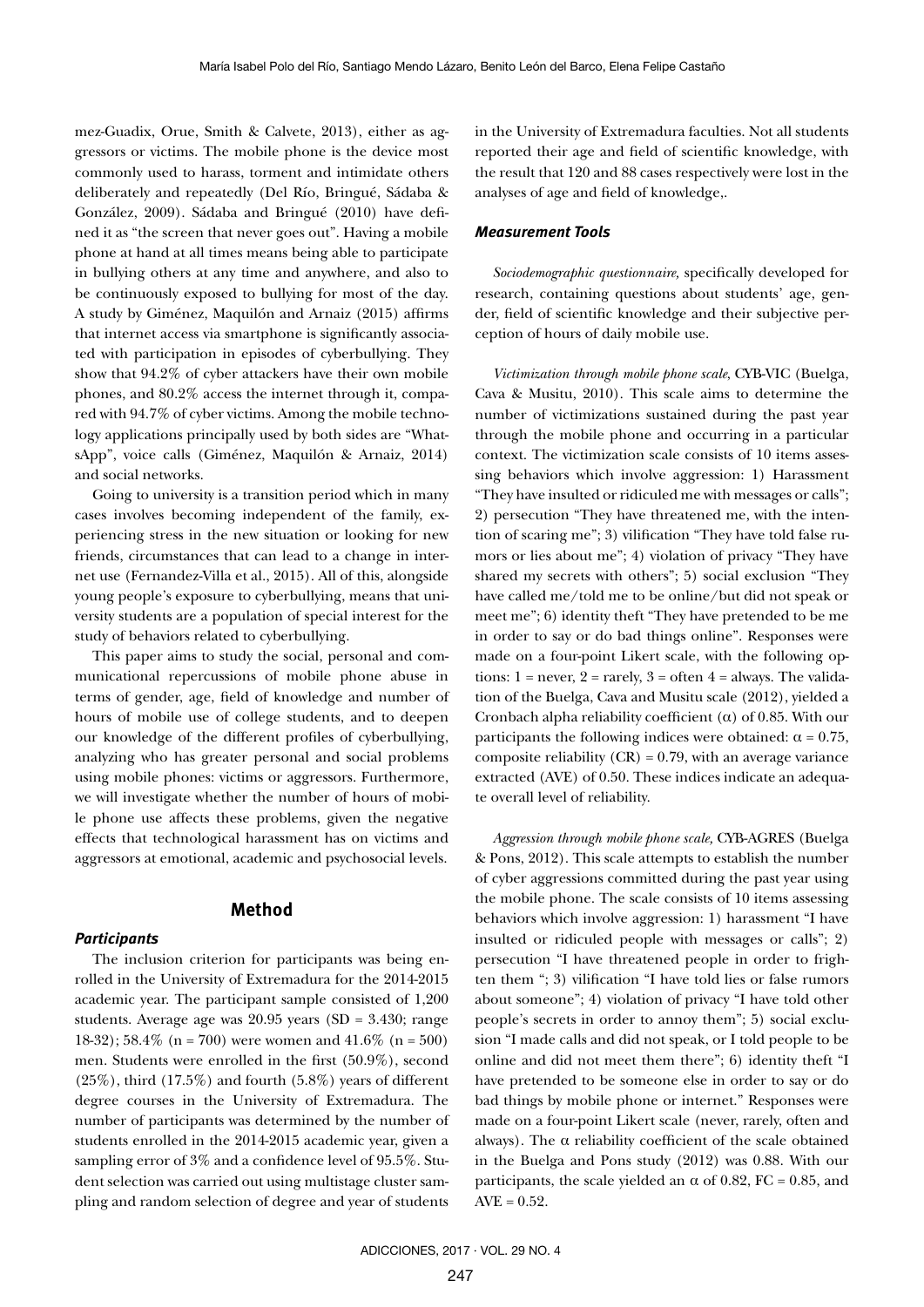*Questionnaire of Experiences related to Mobile,* CERM (Beranuy et al., 2009). This questionnaire is designed to examine the degree of "addiction" to the mobile phone among the participants of the study. This questionnaire also has 10 fourpoint Likert items, ranging from 1 to 4 in increasing order of intensity  $(1 = not at all, 2 = a little, 3 = somewhat and 4 = ...$ rather). It consists of two factors: conflicts and communication/emotional use. The "*conflicts*" factor refers to the personal and social impact of mobile phone abuse (Beard & Wolf, 2001; Young, 2007): "Have you been at risk of losing a significant relationship, job or educational opportunity because of mobile phone use? ". The "*communication and emotional use*" factor assesses the communicational and emotional repercussions resulting from mobile phone abuse: "Do you think life without a mobile is boring, empty and sad?".

The scale has good reliability, with an  $\alpha$  of 0.80 (Beranuy et al., 2009). With our participants, scores of 0.80  $\alpha$ , FC =  $0.80$ , AVE =  $0.50$  were obtained. Furthermore, the dimensions or factors of the questionnaire yielded acceptable reliability and AVE  $\geq 0.50$  [conflicts ( $\alpha = 0.67$ , FC = 0.78, VME  $= 0.50$ ); communication and emotional use ( $\alpha = 0.72$ , FC =  $0.80$ , VME =  $0.50$ )].

#### *Procedure*

The different tools were applied to students during the 2014/2015 academic year. The American Psychological Association's ethical guidelines (APA, 2009) concerning the informed consent of participants were followed, despite this being an investigation that causes no harm, given that it researches methods of classroom management in an educational context. The confidentiality of data obtained and their use exclusively for research purposes was guaranteed. Questionnaires were completed within the context of the classroom and under the presence of the researcher, who was trained to clear up any doubts arising with regard to the questions. Participation was entirely voluntary, no compensation was offered. The questionnaires were completed in 20 to 25 minutes.

#### *Data analysis*

The data analysis techniques used were of a quantitative type, using SPPS (version 21) to apply statistical techniques such as Student t test, ANOVA and MANOVA. The data were subjected to the Kolmogorov-Smirnov, Rachas and Levene tests. Given that  $p > 0.05$  in all tests, the assumptions of normality, randomization and homoscedasticity were verified, which in turn justified the use of parametric tests.

### **Results**

*Mobile phone abuse and differences by students' gender, age and field of scientific knowledge.*

Table 1 shows the results of the Student t test. We found significant differences in the "*communication and emotio-*

*nal use*" factor associated with the gender variable. Girls appear to have more communication and emotional problems through mobile phone use than boys  $(t = 6.160, p$  $< 0.001$ , r = 0.18).

The ANOVA test (Table 2) yielded significant differences among the mean scores of age groups in the two factors. The goodness of fit test for Bonferroni multiple comparisons shows that the differences found in the first factor, "*conflicts*", are only significant among the 18 to 20 group, compared with the over 25 group ( $p = 0.008$ ). Regarding the second factor, " *communication and emotional use*", the differences are significant among the youngest group (18 to 20), compared with the other groups  $(p = 0.001)$ , with the 21 to 24 group ( $p < 0.001$ ) and over 25 group.

Table 3 displays the data from the ANOVA test, which shows that there were significant differences concerning students' scientific field in the scores for the "*communication and emotional use*" factor. Students from the scientific and technical knowledge areas obtained lower scores than the other students.

The goodness of fit test for Bonferroni multiple comparisons of shows that there are no significant differences between scientific fields: health sciences, judicial and social sciences and humanities. However, significant differences were found between the technical sciences area and the other scientific fields: p < 0.001 with the field of health sciences;  $p < 0.001$  with the judicial and social sciences field;  $p = 0.017$  with the humanities.

#### *Mobile phone abuse and victim and aggressor profiles.*

In order to select those students who had experienced the roles of victim and aggressor on a greater number of occasions and with greater intensity, the 75th percentile value was calculated for the scores on the *victimization through mobile phone scale* (CYB-VIC) and the *aggression through mobile phone scale* (CYB-AGRES). These scales record student responses regarding their participation by the number of victimizations sustained or cyber aggressions committed over the past year using mobile phones.

The descriptive and percentiles scores for each of the profiles were: victims  $(M = 12.69, SD = 2.75, 75th$  percentile: 14), aggressors ( $M = 11.67$ ,  $SD = 2.99$  75th percentile: 12). Subgroups were selected from the final sample and it was found that there were students who could be included in several possible combinations within these roles, so that finally the following profile subgroups were established: victims ( $n = 110$ ), offenders ( $n = 184$ ), victim/aggressor ( $n$  $= 217$ ) and without profile (n = 605).

In the next step, we investigated the possible influence of the student's profile when being harassed by mobile phone, as well as the hours of mobile use, on the scores for factors in the *questionnaire of experiences related to mobile*, CERM. A multivariate analysis of variance (MANOVA) was carried out with the hours of mobile phone use (up to two hours a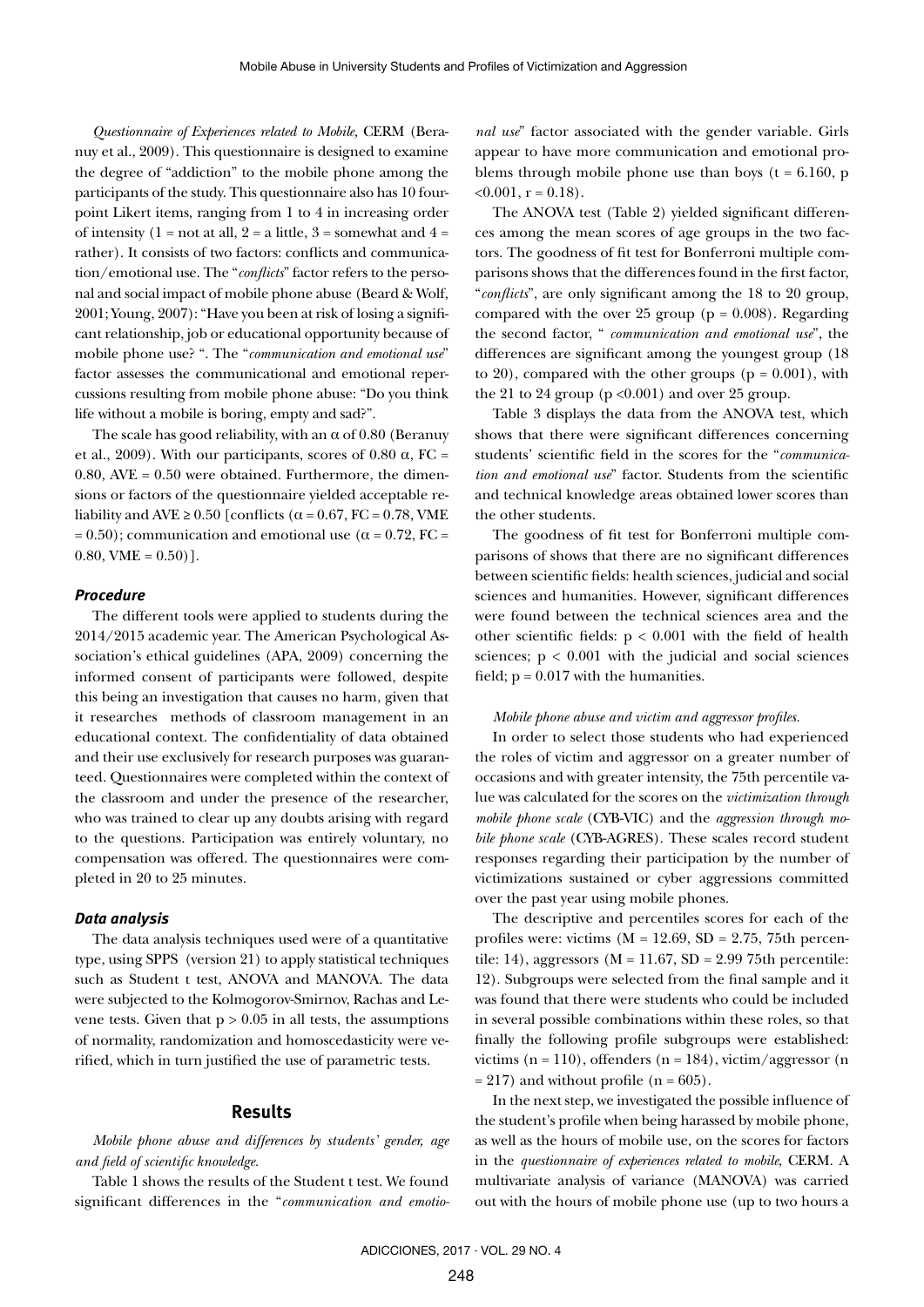|                                        | Male (n=500) |      | Female $(n=700)$ |      | Student t test |       |      |
|----------------------------------------|--------------|------|------------------|------|----------------|-------|------|
| <b>CERM Factors</b>                    | М            | SD   | M                | SD   |                |       |      |
| <b>Conflicts</b>                       | 6.79         | 2.36 | 6.66             | 1.94 | $-0.946$       | 0.344 | 0.03 |
| <b>Communication and emotional use</b> | 9.42         | 2.94 | 10.50            | 2.84 | 6.16           | 0.000 | 0.18 |

Table 1. *Gender differences in mobile phone experiences.* 

Table 2. *Age group differences in mobile phone experiences.* 

|                                           | Intervalos de edad |      |                  |      |                   |      |              |       |
|-------------------------------------------|--------------------|------|------------------|------|-------------------|------|--------------|-------|
|                                           | $18 - 20(n=623)$   |      | $21 - 24(n=354)$ |      | $25 - 32$ (n=103) |      | <b>ANOVA</b> |       |
| <b>CERM factors</b>                       | M                  | SD   | М                | SD   | М                 | SD   |              |       |
| <b>Conflicts</b>                          | 6.85               | 2.14 | 6.63             | 2.12 | 6.17              | 1.77 | 4.95         | 0.007 |
| <b>Communication and</b><br>emotional use | 10.44              | 2.93 | 9.72             | 2.84 | 8.95              | 2.79 | 15.51        | 0.000 |

Table 3. *Differences among fields of knowledge in mobile phone experiences.* 

|                                           | <b>Fields of knowledge</b> |      |              |      |             |      |           |      |       |       |
|-------------------------------------------|----------------------------|------|--------------|------|-------------|------|-----------|------|-------|-------|
|                                           | $HS (n=246)$               |      | $JSS(n=550)$ |      | $TC(n=232)$ |      | $H(n=84)$ |      | ANOVA |       |
|                                           | M                          | SD   | M            | SD   | M           | SD   | M         | SD   |       | р     |
| <b>Conflicts</b>                          | 6.84                       | 2.05 | 6.80         | 2.12 | 6.48        | 2.20 | 10.28     | 2.81 | 1.953 | 0.119 |
| <b>Communication and</b><br>emotional use | 10.28                      | 2.81 | 10.48        | 2.93 | 8.86        | 2.64 | 9.95      | 3.23 | 17.94 | 0.000 |

Note. HS=Health Sciences; JSS=Judicial and Social Sciences; TS=Technical Sciences; H=Humanities.

Table 4. *Means and standard deviations for the "Conflictos" and "Communicative y Emotional Use" factors according to hours of mobile use and cyberbullying abuse profile.*

|                                       |                              | <b>Cyberbullying profile</b> |           |           |      |                    |      |            |      |
|---------------------------------------|------------------------------|------------------------------|-----------|-----------|------|--------------------|------|------------|------|
| <b>CERM Factors</b>                   | Daily hours of<br>mobile use | Victim                       |           | Aggressor |      | Victim / aggressor |      | No profile |      |
|                                       |                              | M                            | <b>SD</b> | M         | SD   | M                  | SD   | M          | SD   |
| <b>Conflicts</b>                      | up to 2 hours                | 5.94                         | 1.21      | 6.10      | 1.63 | 7.34               | 3.70 | 5.65       | 1.21 |
|                                       | 3-5 hours                    | 6.78                         | 2.36      | 7.00      | 2.39 | 8.16               | 2.42 | 6.21       | 1.59 |
|                                       | 6-10 hours                   | 6.91                         | 1.75      | 7.23      | 1.64 | 7.98               | 2.31 | 6.46       | 2.02 |
|                                       | 11 or more hours             | 9.06                         | 2.33      | 7.25      | 1.68 | 8.07               | 2.92 | 6.74       | 1.69 |
| Communication<br>and emotional<br>use | up to 2 hours                | 7.89                         | 2.05      | 8.95      | 2.36 | 10.50              | 3.63 | 7.70       | 2.12 |
|                                       | 3-5 hours                    | 10.25                        | 3.26      | 10.4      | 2.66 | 11.50              | 2.44 | 9.82       | 2.75 |
|                                       | 6-10 hours                   | 11.20                        | 2.74      | 10.85     | 2.63 | 11.70              | 2.10 | 10.20      | 2.50 |
|                                       | 11 or more hours             | 12.47                        | 3.30      | 12.77     | 2.63 | 12.70              | 2.34 | 10.90      | 2.63 |

day, three to five hours, six to ten hours and more than eleven hours) and the four defined profiles (victim, aggressor, victim/aggressor and no profile) were used as fixed factors, and the two factors of "*conflicts*" and "*communication and emotional use*" from the *questionnaire of experiences related to mobile*, CERM, were employed as dependent variables. The Wilks Lambda  $(\lambda)$  value was used to test for the existence of significant differences, and the partial eta-squared  $(h^2)$  value was used as an index of effect size. Table 4 shows the means and standard deviations of the "*conflicts*" and "*communication and emotional use*" factors for hours of mobile phone use and profiles of harassment by mobile.

The results obtained highlight significant differences depending on the participant profiles (Wilks  $\lambda = 0.894$ , p < 0.001,  $\eta^2$  = 0.055), the hours of mobile phone use (Wilks  $\lambda$  $= 0.891$ , p < 0.001,  $\eta^2 = 0.056$ ), and the interaction between the profiles and hours of use mobile (Wilks  $\lambda = 0.967$ , p = 0.013,  $\eta^2 = 0.017$ .

In terms of the participant profiles, statistically significant differences were found in the two factors "*conflicts*"  $(F(3, 1200) = 29.60, p < 0.001, \eta^2 = 0.081)$  and "*communication and emotional use*" ( $F(3, 1200) = 25.57$ ,  $p < 0.001$ ,  $p^2$  $= 0.071$ ), with a higher score on average for students with the victim/aggressor and aggressor profiles (see Table 4).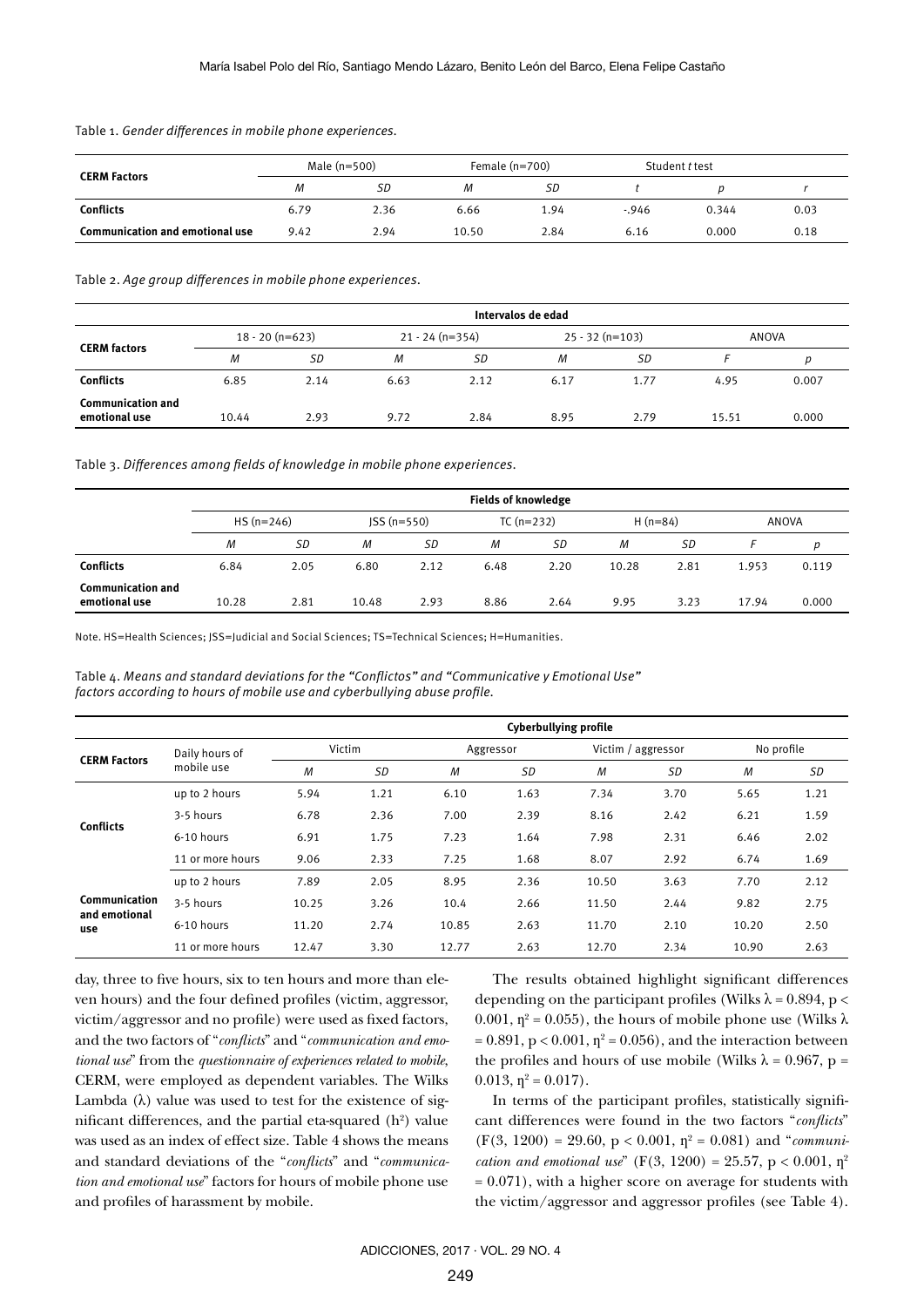With regard to the "*conflicts*" factor, Bonferroni multiple comparisons show that the largest significant differences are found among victim/aggressor subgroups, followed by the victim profile, compared to participants with no profile or not involved in the mobile phone harassment. The greatest significant differences related to the factor "*communication and emotional use*" were found in the victim/aggressor subgroups, followed by the aggressor profile, compared to participants with no profile. There are differences in both factors among all pairs of different profiles comparisons, except between the victim and aggressor profiles.

Regarding the number of hours of mobile phone use, the results also show statistically significant differences in the factors "*conflicts*" (F  $(3, 1200) = 12.21$ , p < 0.001,  $\eta^2 = 0.035$ ) and "*communication and emotional use*" (F (3, 1200) = 40.16, p  $<$ 0.001,  $\eta$ <sup>2</sup> = 0.107). Bonferroni multiple comparisons show that for the "*conflict*" factor the greatest significant differences appear among students who use the mobile more than eleven hours a day, and those who use it for two hours. There are no differences between the subgroups using mobiles for over eleven hours and six to ten hours. For the "*communication and emotional use*" factor, the biggest significant differences exist between the over-eleven-hours subgroup compared with the two-hours subgroup. Significant differences are found among all subgroups, and mean scores are higher in students with more hours of daily mobile use.

Finally, in terms of the interaction between the participant profiles and hours of mobile phone use, statistically significant differences were found only in the "*conflicts*" factor (F  $(9, 1200) = 2.083$ , p < 0.028,  $\eta^2 = 0.018$ ). These were found between students who use the mobile more than eleven hours a day and those who use them for up to two hours in the victim and aggressor profiles and those with no profile, while no significant interaction exists in the victim/aggressor profile.

# **Discussion**

The mobile phone has become the most popular technology among young people, and an indispensable tool in their daily lives, but one which at times gives rise to problematic or addictive use (Chóliz, 2012), and which is also the device most used to harass and intimidate others (Del Rio, et al., 2009). The purpose of this study was thus to analyze the social, personal and communicational impact of mobile phone abuse among college students, and deepen our knowledge of different profiles of cyberbullying.

# *Mobile phone abuse and differences by student gender, age and field of scientific knowledge*

Regarding gender, the misuse of mobile phones generates conflicts in young people of both sexes equally, with girls reporting more communicational and emotional problems than boys. These results are consistent with other studies that show that women are more likely than men to suffer negative consequences of maladaptive of mobile use (Beranuy, Oberst, Carbonell & Chamarro, 2009; Takao, Takahashi & Kitamura, 2009). The mobile allows an emotional connection with others (Aguado & Martínez, 2006), resulting in increased use especially among girls (Sánchez-Martinez & Otero, 2009), who use it to maintain this emotional closeness, and to deal with unpleasant emotional states (Chóliz, Villanueva & Chóliz, 2009).

In terms of age, results confirm that the younger participants (18 to 20) had greater communicational and emotional conflicts arising from the use of mobile phones than the older age groups (21 to 24 and over 25). This matches the results of a study by De la Villa and Súarez (2016), who concluded that the problems related to emotional and communication use of mobile phones, as well as conflicts generated by such use, increased during middle adolescence with respect to preadolescence. Thus, the youngest in our study, those who are coming out of adolescence (18 to 20) view the mobile as something natural, while "older" young people (the 21 to 24 and over 25 groups) use mobile phones more professionally and less for leisure, and thus with fewer negative consequences (Beranuy, Chamarro, Graner & Carbonell, 2009). This is also confirmed by certain other studies (Derbyshire et al., 2013), and probably due to the fact that they are increasingly aware of the problem of excessive time spent using mobiles and the possible negative consequences (Labrador & Villadangos, 2010).

Age is therefore an important factor influencing the way people behave and socialize when using the mobile phone. First access to such technology takes place at increasingly early ages, and the availability of mobile phones is significantly higher above age 10, reaching 100% over the age of 17 years (INE, 2015). The younger the users, the greater the percentage of people with high rates of problematic mobile use. The prevalence among Spanish adolescents (12 to 18) is between 15 and 20% (Flores, Jenaro, González, Martín & Poy, 2013; Jenaro, Flores, Gómez-Vela, González-Gil & Caballo, 2007; Labrador & Villadangos, 2010; López-Fernández, Honrubia-Serrano & Freixa-Blanxart, 2012; Sánchez-Martínez & Otero, 2009) and 7.99% in the university population (Jenaro et al, 2007). Rather than being linked to the use of mobiles, these age-related results are more closely connected to the developmental stage of adolescence, characterized by low levels of life experience, difficulty in recognizing subtle addictions and a sense of normality when engaging in risky behaviors (Castellana, Sánchez- Carbonell, Graner & Beranuy, 2007) as well as deficits in delayed gratification, planning and considering future consequences (Corona & Peralta, 2011). It is a stage in which adolescents are more easily influenced and have lower impulse control (Muñoz-Rivas & Agustín, 2005).

With regard to "*communication and emotional use*" students from technical science fields of knowledge score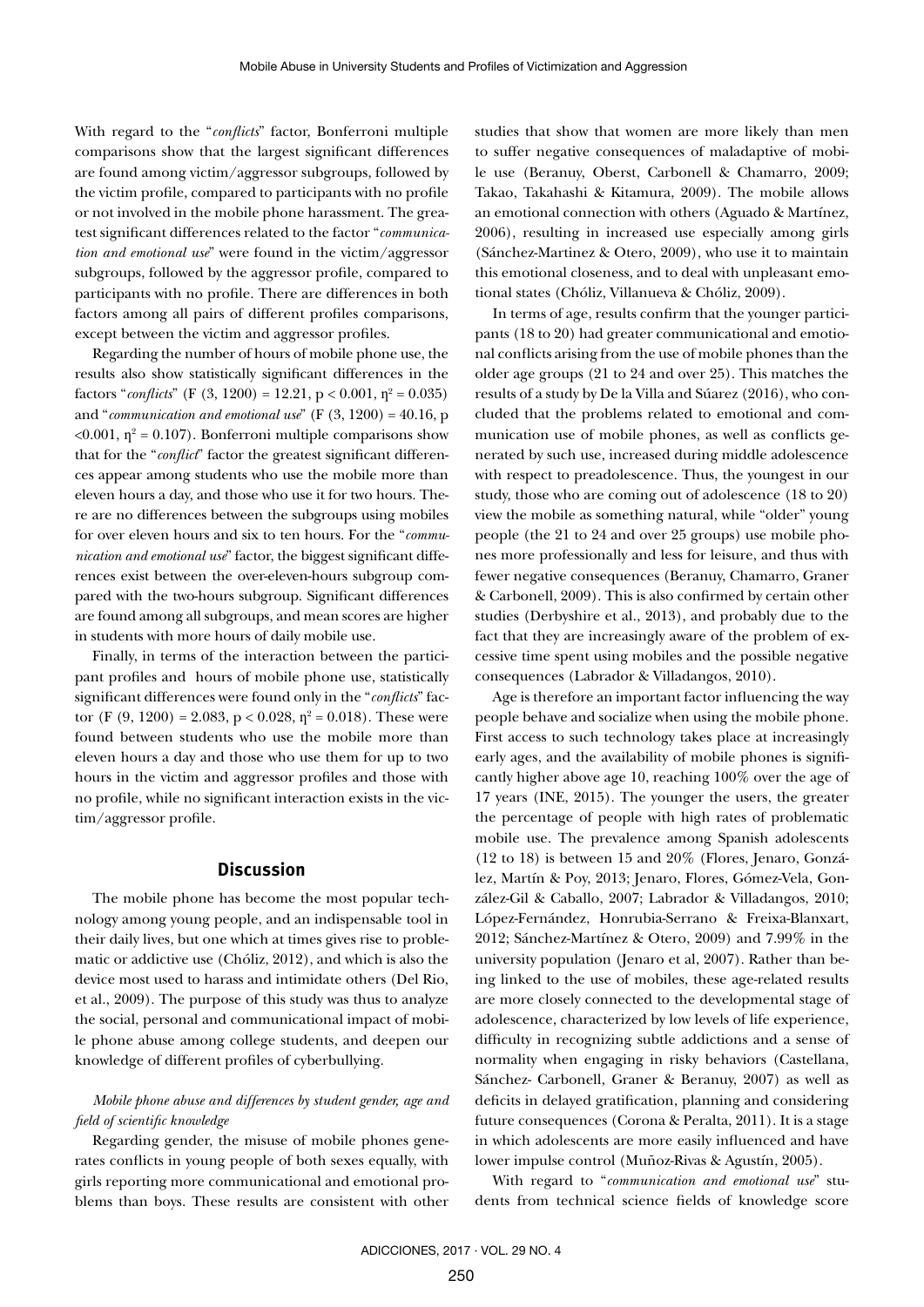lower than other students (health sciences, judicial and social sciences and humanities). Two possible hypotheses can help interpret these results: the difficulty of technical degrees on the one hand, and gender bias on the other. With regard to the first of these, among the scientific and technical degrees during the 2014-15 academic year the average number of credits gained, the level of academic performance (measure by credits gained ratio compared to credits enrolled) and the average grades of academic records are the lowest compared to other scientific fields (Ministry of Education, Culture and Sport, 2015). The students perceive technical degrees as being more difficult, and social sciences degrees as easier. The greater demands of technical degrees undoubtedly condition the use of mobile phones by students enrolled on them. They tend to use them more for academic tasks such as accessing the schedule of activities of the different courses on the virtual campus, accessing digital library services, university webmail platform, etc., rather than intensively for recreational, communication and social purposes.

In terms of gender bias, during the 2014-15 academic year the percentage of men enrolled in technical scientific degrees was 74.1%, as against 25.9% women. In other fields, the percentage of women is higher than men. In our sample from the technical science field, 72% were male vs. 28% female. As we noted earlier when analyzing the gender variable, our results show that girls have more communicational and emotional problems than boys. The differences found in the "*communication and emotional use*" factor between students from the scientific and technical knowledge field and those from other fields, could be due to the imbalance between the number of men and women.

### *Mobile abuse and victim and aggressor profiles*

According to the results, the victim/aggressor profile is the subgroup with more *conflicts* with mobile use, followed by the victim profile. A characteristic behavior exhibited by both profiles is the constant checking of messages received via mobile phone, which can carry threatening and harassing remarks made about them by others (Li, 2008; Mason, 2008; Slonje & Smith 2008). This could lead to an increase in personal and interpersonal conflicts. With regard to this, some studies conclude that cyberbullying generates feelings of anxiety, depression, low self-esteem, irritability and sleep disorders in victim and victim/aggressor (Garaigordobil, 2011), which in turn lead to excessive of mobile phone use and increased problematic Internet use (Ehrenberg, Juckes, White & Walsh, 2008; Gámez-Guadix et al, 2013.). Thus, both victims and victim-aggressors change their social and work/academic habits, tend to isolate themselves, and see their mobile as a refuge to help them look for more supportive virtual relationships, and as social substitute for face-to-face relationships with friends

(García del Castillo et al, 2008; Giménez et al, 2015; Kuss & Griffiths, 2011).

With regarding to *communication and emotional use,* it is the victim/aggressor subgroup, followed by the aggressor profile, which has the greatest communicational (increased aggressive behaviors, lower impulse control) and emotional effects (restlessness, anxiety, anger and irritation) as a consequence of mobile phone misuse in comparison to participants with no profile. These results are consistent with other studies (Garaigordobil, 2011;. Giménez et al, 2015) which confirm the existence of aggressive behaviors, change of interests and high levels of anxiety among these participants in cyberbullying.

#### *Hours of mobile use*

As for the hours of use of mobile, results highlight that students who use mobile phones more than eleven hours a day have more conflicts with its use, and this "use" has a more communicative and emotional angle than for those who use it for two hours. According to Echeburúa and de Corral (2010), people can talk on the phone for profit or pleasure, while an addicted person seeks to relieve the emotional distress (boredom, loneliness, anger, nervousness, etc.). In this regard, some studies have concluded that it is the aggressors who have higher daily mobile consumption than the victims or those not involved (Giménez et al., 2015), to the extent that they risk becoming addicted, especially if we consider that students often underestimate their daily mobile use, claiming to spend between one and four hours, when in reality it has been confirmed that this is considerably higher (Aslanidou & Menexes, 2008; Garmendia, Garitaonandia, Martínez & Casado, 2012; Hunley et al ., 2005).

Finally, regarding the interaction between the participant profiles and hours of mobile use (victim, aggressor and no profile), is was found that those who use mobile phones more than eleven hours a day have greater conflicts compared to those who use it up to two hours. This, however, is not the case with the victim/aggressor profile, where the number of hours does not determine conflicts. Here, one can understand that when responding aggressively, the victims display intrapersonal and interpersonal problems more strongly which arise from mobile phone use. Various studies show that subjects who assume the complex role of victim/aggressor report greater symptoms and higher rates of distress compared to the other bullying profiles (Felipe, León & Fajardo, 2013, Haynie et al. 2001; Kaltiala-Heino, Rimpelä, Rantanen & Rimpelä, 2000; Kim, Leventhal, Koh, Hubbard & Boyce, 2006; Stein, Dukes & Warren, 2007).

#### *Limitations*

The present study has several limitations, such as the use of self-reports as the only method of data gathering for the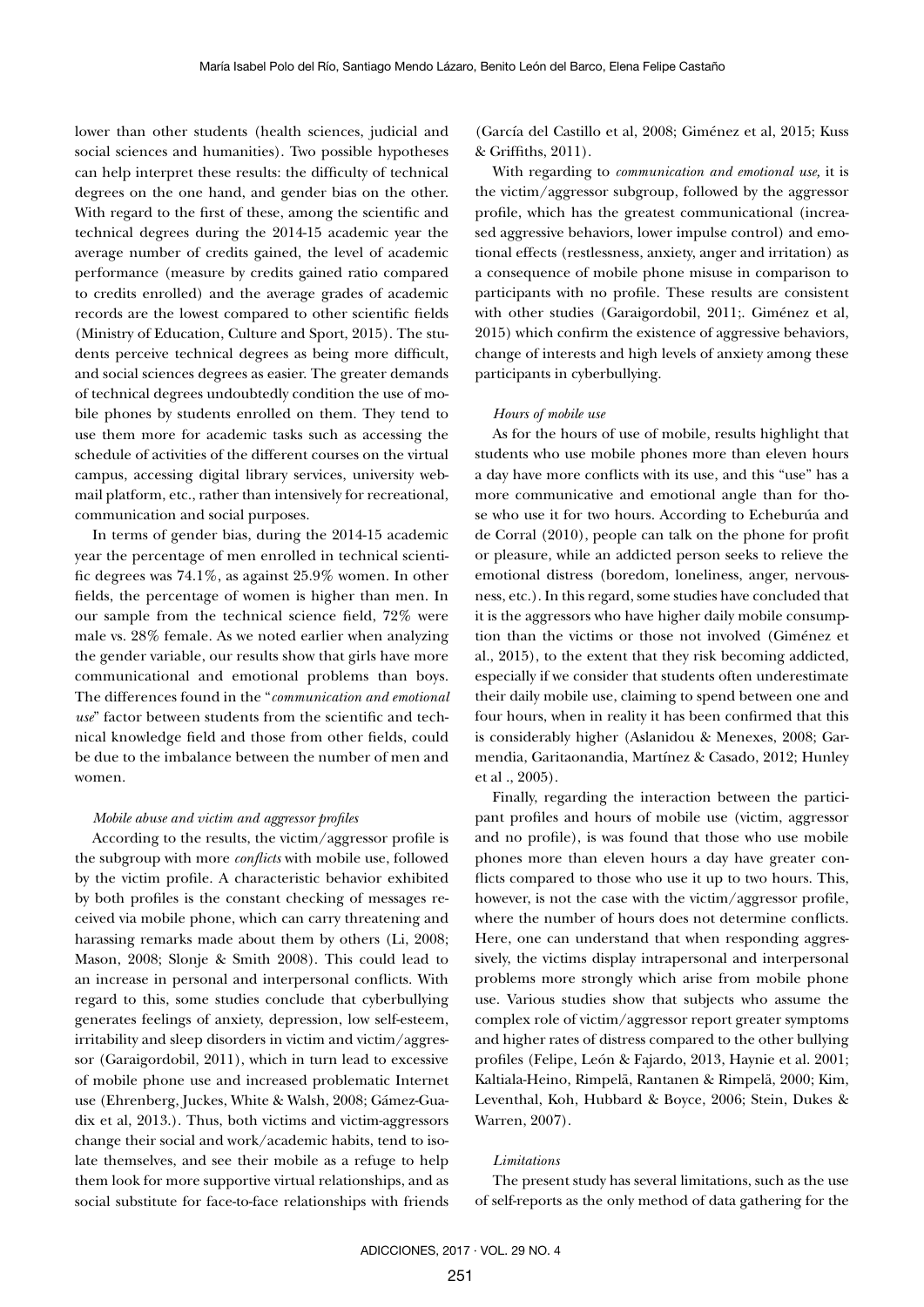evaluation of both cyberbullying situations and mobile phone abuse. In addition, differences in the number of cases in each of the roles described means that the results should be considered with caution until they can be expanded in number: victims ( $n = 110$ ), aggressors ( $n = 184$ ), victim/aggressor ( $n = 217$ ) and without profile ( $n = 605$ ). Furthermore, it should be remembered that the sample is only representative of the university population, so the results cannot be generalized to the non-university population.

#### *Conclusions*

On the one hand, it is necessary to highlight the teaching of values for children, young people and adults in order to achieve a positive, harmless and responsible use of communication technologies. These are increasingly available at any time and in any place, and in many cases - mostly among minors - without adequate control or supervision, which exposes children and young people to a considerable number of risk situations. Schools have the obligation and the opportunity to create social spaces and to change attitudes towards the use of these important technologies, provide teachers with resources to prevent undesirable attitudes and tackle the different forms of harassment.

On the other hand and in line with the above, there is a need for implementing prevention programs beyond school, given the importance of eradicating situations where harassment and/or cyberbullying can take place. The aim of such measures is that young people identify with the values of respect, empathy and non-violence, which should prevail at university level. The importance of research is highlighted in order to identify all forms of harassment, with special emphasis on those produced by new technologies, deepening our knowledge of the positive uses and the consequences of abuse by promoting responsible use and healthy enjoyment as strategies which can prevent digital violence.

# **Acknowledgments**

This study was made possible by the participation of students and professors from the University of Extremadura.

# **Conflict of interests**

The authors declare that they have no conflict of interests.

### **Reference**

- Aguado, J. M. & Martínez, I. J. (2006). El proceso de mediatización de la telefonía móvil: de la interacción al consumo cultural*. Estudios de Comunicación (ZER), 11*, 319-343.
- American Psychological Association (APA) (2009). Report of the Ethics Committee, 2008. *American Psychologist, 64*, 464-473.
- Aslanidou, S. & Menexes, G. (2008). Youth and the internet: Uses and practices in the home. *Computers & Education, 51*, 1375-1391. doi:10.1016/j.compedu.2007.12.003.
- Beard, K. W. & Wolf, E. M. (2001). Modification in the proposed diagnostic criteria for Internet addiction. *Cyberpsychology & Behavior, 4*, 377-383 doi: 10.1089/109493101300210286.
- Beranuy, M., Chamarro, A., Graner, C. & Carbonell, X. (2009). Validación de dos escalas breves para evaluar la adicción a internet y el abuso del móvil. *Psicothema, 21*, 480-485.
- Beranuy, M., Oberst, U., Carbonell, X. & Chamarro, A. (2009). Problematic Internet and mobile phone use and clinical symptoms in college students: The role of emotional intelligence. *Computers in Human Behavior, 25*, 1182-1187. doi:10.1016/j.chb.2009.03.001.
- Bianchi, A. & Phillips, J. G. (2005). Psychological Predictors of Problem Mobile Phone Use. *Cyberpsychology & Behavior, 8*, 39-51. doi: 10.1089/cpb.2005.8.39.
- Buelga, S. & Pons, J. (2012). Agresiones entre Adolescentes a través del Teléfono Móvil y de Internet. *Psychosocial Intervention, 21*, 91-101. doi:10.5093/in2012v21n1a2.
- Buelga, S., Cava, M. J. & Musitu, G. (2010). Cyberbullying: victimización entre adolescentes a través del teléfono móvil y de Internet. *Psicothema, 22*, 784-789.
- Buelga, S., Cava, M. J. & Musitu, G. (2012). Validación de la escala de victimización entre adolescentes a través del teléfono móvil y de internet. *Pan American Journal of Public Health 32*, 36-42. doi:10.1590/S1020- 49892012000700006.
- Castellana, M., Sánchez-Carbonell, X., Graner, C. & Beranuy, M. (2007). El adolescente ante las tecnologías de la información y la comunicación: Internet, móvil y videojuegos. *Papeles de Psicólogo, 28*, 196-204.
- Chóliz, M. (2010). Mobile phone addiction: a point of issue. *Addiction, 105,* 373-374. doi: 10.1111/j.1360- 0443.2009.02854.x.
- Chóliz, M (2012). Mobile-phone addiction in adolescence: The Test of Mobile Phone Dependence (TMD). *Progress in Health Sciences, 2*, 33-44.
- Chóliz, M., Villanueva, V. & Chóliz, M. C. (2009). Ellas, ellos y su móvil: Uso, abuso (¿y dependencia?) del teléfono móvil en la adolescencia. *Revista Española de Drogodependencias, 1,* 74-88.
- Chóliz, M. & Villanueva, V. (2011). Evaluación de la adicción al móvil en la Adolescencia. *Revista Española de Drogodependencias, 36*, 165-184.
- Colás, P., González, T. & de Pablos, J. (2013). Juventud y redes sociales: Motivaciones y usos preferentes. *Comunicar, 40*, 15-23. doi:10.3916/C40-2013-02-01.
- Corona, H. F. & Peralta, V. E. (2011). Prevención de conductas de riesgo. *Revista Médica Clínica Las Condes*, *22*, 68-75. doi: 10.1016/S0716-8640(11)70394-7.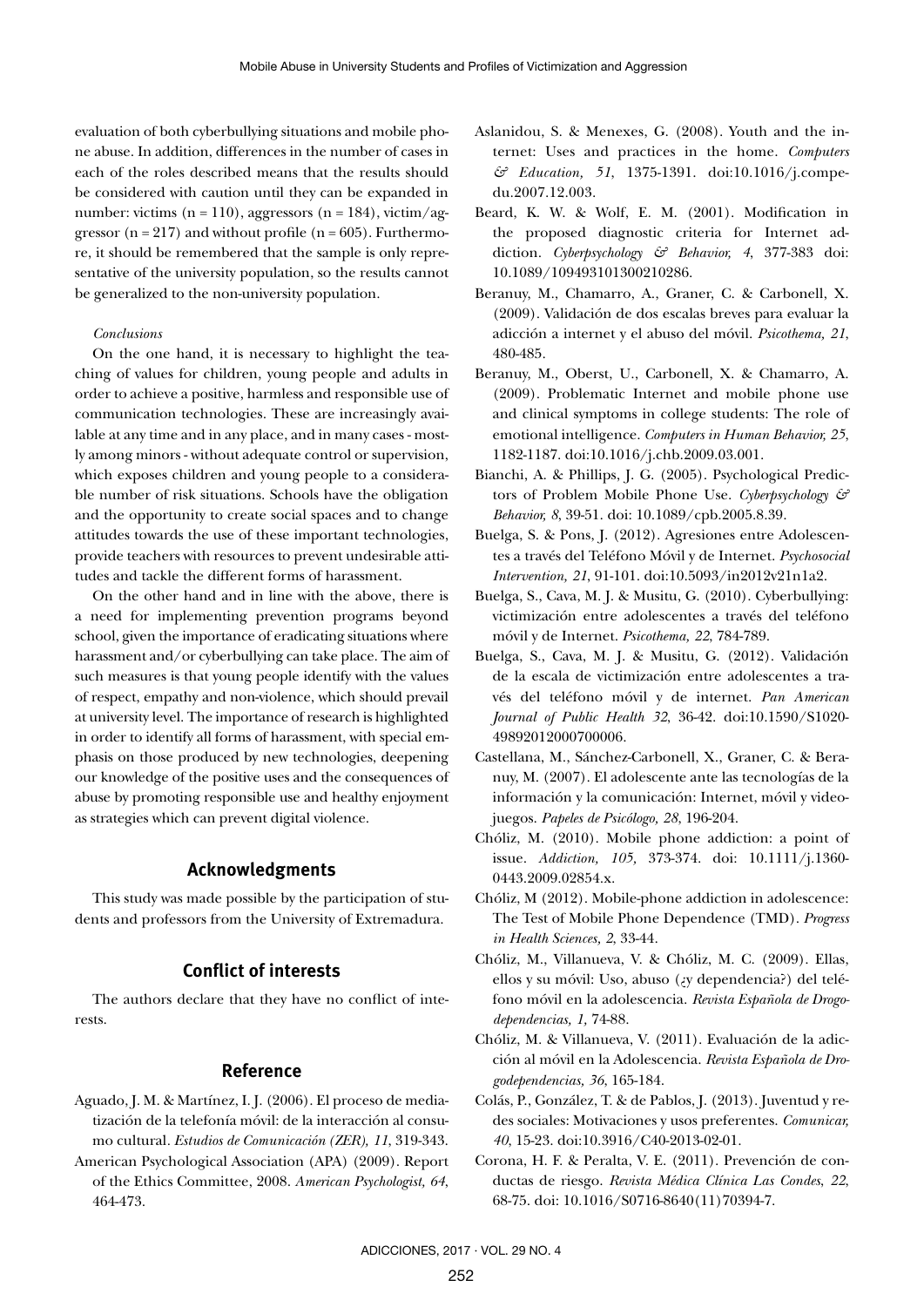- Costa, J. (2011). Los jóvenes portugueses de los 10 a los 19 años: ¿qué hacen con los ordenadores?. *Education in the Knowledge Society (EKS), 12*, 209-239.
- De Haro, J. J. (2010). *Redes Sociales para la educación*. Madrid: Anaya.
- Derbyshire, K. L., Lust, K. A., Schreiber, L. R., Odlaug, B. L., Christenson, G. A., Golden, D. J. & Grant, J. E. (2013). Problematic Internet use and associated risks in a college sample. *Comprehensive Psychiatry, 54*, 415-422. doi.10.1016/j.comppsych.2012.11.003.
- Del Río, J., Bringué, X., Sádaba, C. & González, D. (2008). Cyberbullying: un análisis comparativo en estudiantes de Argentina, Brasil, Chile, Colombia, México, Perú y Venezuela. En *V Congrés Internacional Comunicació i Realitat* (pp. 307-316). Barcelona, ES: Universitat Ramon Llull.
- De la Villa, M. & Suárez, C. (2016). Factores de riesgo en el uso problemático de Internet y del teléfono móvil en adolescentes españoles. *Revista Iberoamericana de Psicología y Salud*, *7*, 69-78. doi:10.1016/j.rips.2016.03.001.
- Díaz-Gandasegui, V. (2011). Mitos y realidades de las redes sociales. Información y comunicación en la Sociedad de la Información. *Prisma Social, 6,* 1-26.
- Echeburúa, E. & de Corral, P. (2010). Adicción a las nuevas tecnologías y a las redes sociales en jóvenes: Un nuevo reto. *Adicciones, 22*, 91-96. doi:10.20882/adicciones.196.
- Echeburúa, E., Labrador, F. J. & Becoña, E. (2009). *Adicción a las Nuevas Tecnologías.* Madrid: Pirámide.
- Ellwood-Clayton, B. (2003). Virtual strangers: Young love and texting in the Filipino archipelago of cyberspace. In K. Nyíri (Ed.), *Mobile Democracy: Essays on Society, Self, and Politics* (pp. 225-239). Vienna, Austria: Passagen Verlag.
- Ehrenberg, A., Juckes, S., White, K. M. & Walsh, S. P. (2008). Personality and self-esteem as predictors of young people's technology use. *Cyberpsychology & Behavior, 11*, 739- 741. doi:10.1089/cpb.2008.0030.
- Felipe, E., León, B. & Fajardo, F. (2013). Perfiles psicopatológicos en participantes en situaciones de acoso escolar en Educación Secundaria. *Psicología Conductual, 21*, 475-490.
- Fernández-Villa, T., Alguacil, J., Almaraz, A., Cancela, J., Delgado-Rodríguez, M., García-Martín, M., … Martín, V. (2015). Uso problemático de internet en estudiantes universitarios: factores asociados y diferencias de género. *Adicciones, 27*, 265-275. doi:10.20882/adicciones.751.
- Flores, N., Jenaro, C., González, F., Martín, E. & Poy, R. (2013). Adicción al móvil en alumnos de secundaria: efectos en la convivencia. *European Journal of Investigation in Health, Psychology and Education, 3*, 215-225. doi:10.1989/ejihpe.v3i3.44.
- Gámez-Guadix, M., Orue, I., Smith, P. K. & Calvete, E. (2013). Longitudinal and reciprocal relations of cyberbullying with depression, substance use, and problema-

tic internet use among adolescents. *Journal of Adolescent Health, 53*, 446-452. doi:10.1016/j.jadohealt2013.03.030.

- Garaigordobil, M. (2011). Prevalencia y consecuencias del cyberbullying: una revisión. *International Journal of Psychology and Psychological Therapy, 11*, 233-254.
- García del Castillo, J. A., Terol, M. C., Nieto, M., Lledó, A., Sánchez, S., Martín-Aragón, M. & Sitges, E. (2008). Uso y abuso de Internet en jóvenes universitarios. *Adicciones, 20*, 131-142. doi:10.20882/adicciones.277.
- Garmendia, M., Garitaonandia, C., Martínez, G. & Casado, M. A. (2012). Los menores en internet. Usos y seguridad desde una perspectiva europea. *Quaderns del CAC, 15*, 37-544.
- Giménez, A. M., Maquilón, J. J. & Arnaiz, P. (2014). Acceso a las tecnologías, rendimiento académico y cyberbullying en escolares de secundaria. *Revista Iberoamericana de Psicología y Salud, 5*, 119-133.
- Giménez, A. Maquilón, J. J. & Arnaiz, P. (2015). Usos problemáticos y agresivos de las TIC por parte de adolescentes implicados en *cyberbullying*. *Revista de Investigación Educativa, 33*, 335-351. doi: http://dx.doi.org/10.6018/ rie.-33.2.199841.
- Gómez, P., Rial, A., Braña, T., Varela, J. & Barreiro, C. (2014). Evaluation and early detection of problematic Internet use in adolescents. *Psicothema, 26*, 21-26. doi:10.7334/ psicothema2013.109.
- Haynie, D. L., Nansel, T., Eitel, P., Davis-Crump, A., Saylor, K., Yu, K. & Simons-Morton, B. (2001). Bullies, victims, and bully/victims: Distinct groups of atriskyouth. *Journal of Early Adolescence, 21*, 29-49. doi: 10.1177/0272431601021001002.
- Heirman, W. & Walrave, M. (2009). Asseing Issues and Concerns about the Mediation of Technology in Cyberbullying. *Trípodos Extra 1*, 317-329.
- Hunley, S. A., Evans, J. H., Delgado-Hachey, M., Krise, J., Rich, T. & Schell, C. (2005). Adolescent computer use and academic achievement. *Adolescence, 40*, 307-318.
- Instituto Nacional de Estadística [INE] (2014). *Encuesta sobre Equipamiento y Uso de Tecnologías de Información y Comunicación en los Hogares (TIC-H).* Madrid: Instituto Nacional de Estadística. Recuperado de http://www.ine. es/prensa-/np864.pdf
- Instituto Nacional de Estadística [INE] (2015). *Encuesta sobre Equipamiento y Uso de Tecnologías de Información y Comunicación en los Hogares (TIC-H).* Madrid: Instituto Nacional de Estadística. Retrieved from http://www.ine. es/prensa-/np933.pdf
- Jenaro, C., Flores, N., Gómez-Vela, M., González-Gil, F. & Caballo, C. (2007). Problematic Internet and cellphoneuse: Psychological, behavioral, and health correlates. *Addiction Research and Theory, 15*, 309-320. doi:10.1080/16066350701350247.
- Kaltiala-Heino, R., Rimpela, M., Rantanen, P. & Rimpela, A. (2000). Bullying at school: An indicatorof adoles-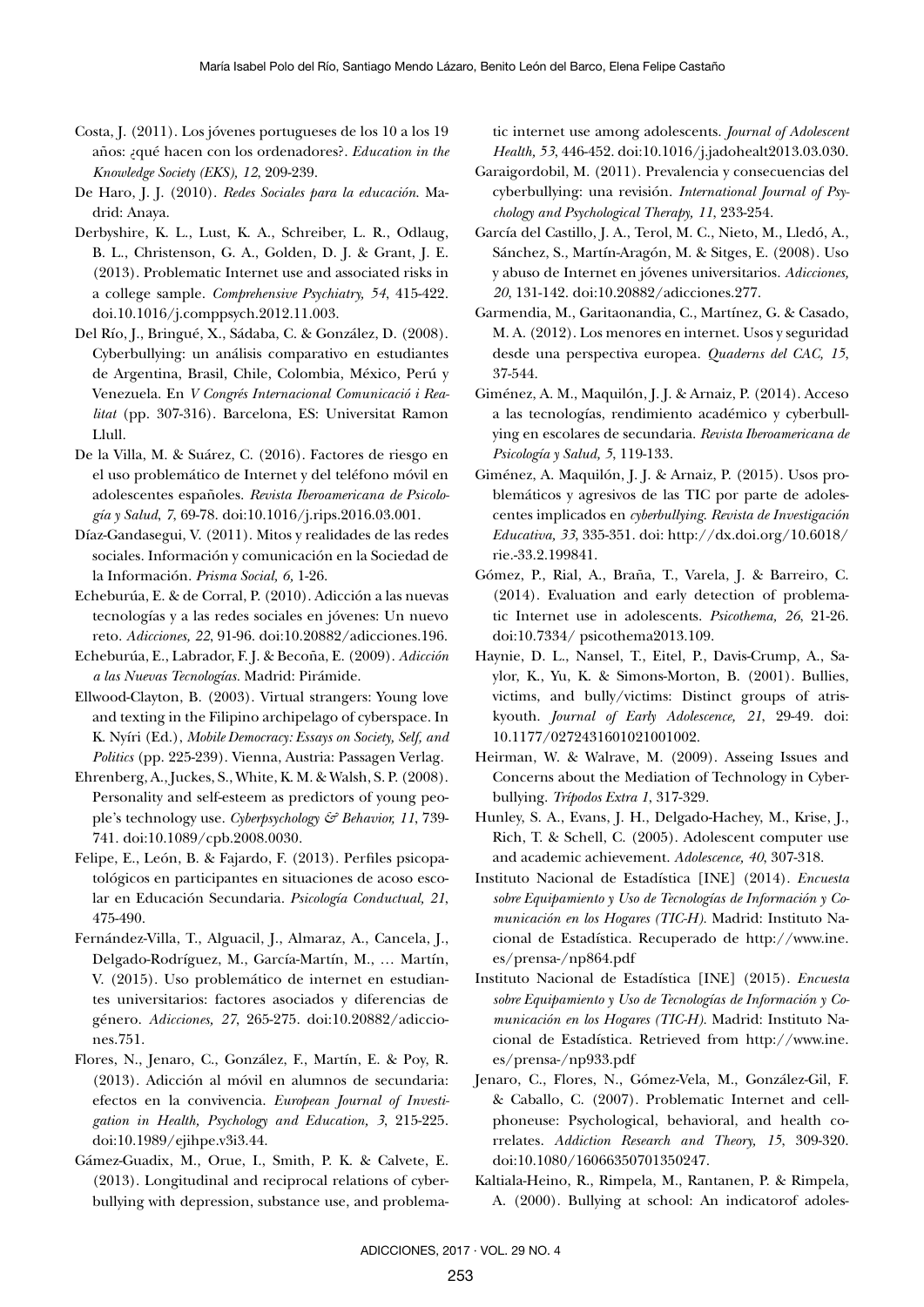cents at risk for mental disorders. *Journal of Adolescence, 23*, 661-674. doi:10.1006/jado.2000.0351.

- Kamibeppu, K. & Sugiura, H. (2005). Impact of the mobile phone on junior high-school students´ friendships in the Tokio metropolitan area. *Cyberpsychology & Behaviour, 8*, 121-130. doi:10.1089/cpb.2005.8.121.
- Kim, Y. S., Leventhal, B. L., Koh, Y. J., Hubbard, A. & Boyce, W. T. (2006). School bullying and youth violence: causes or consequences of psychopathologic behavior?. *Archives of General Psychiatry, 63*, 1035-1041. doi:10.1001/ archpsyc.63.9.1035.
- Kubey, R. W., Lavin, M. J. & Barrows, J. R. (2001). Internet use and collegiate academic performance decrements: early findings. *Journal of Communication, 51,* 366-382. doi:10.1111/j.1460-2466.2001.tb02885.x.
- Kuss, D. J. & Griffiths, M. D. (2011). Online Social Networking and Addiction - A Review of the Psychological Literature. *International Journal of Environmental Research and Public Health*, *8*, 3528–3552. doi:10.3390/ijerph8093528.
- Labrador, F. J. & Villadangos, S. M. (2010). Menores y nuevas tecnologías: conductas indicadoras de posible problema de adicción. *Psicothema, 22*, 180-188.
- Labrador, F. J., Villadangos, S. M., Crespo, M. & Becoña, E. (2013). Design and validation of the new technologies problematic use questionnaire. *Anales de Psicología, 29*, 836-847.doi:10.6018/analesps.29.3.159291.
- León, B., Felipe, E., Fajardo, F. & Gómez, T. (2012). Cyberbullying in a sample of secondary students: modulating variables and social networks. *Electronic Journal of Research in Educational Psychology*, *10*, 771-788.
- Lepp, A., Barkley, J. E. & Karpinski, A. C. (2015). The relationship between cell phone use and academic performance in a sample of US college students. *SAGE Open*, *5*, 1-9. doi:10.1177/2158244015573169.
- Li, Q. (2008). A cross-cultural comparison of adolescents experience related to cyberbullying. *Educational Research*, *50*, 223-234. doi:10.1080/00131880802309333.
- Ling, R. (2002). Chicas adolescentes y jóvenes adultos varones: dos subculturas del teléfono móvil. *Estudios de Juventud, 57*, 33-46.
- López-Fernández, O., Honrubia-Serrano, M. & Freixa-Blanxart, M. (2012). Adaptación española del "Mobile Phone Problem Use Scale" para población adolescente. *Adicciones, 24*, 123-130. doi:10.20882/adicciones.104.
- Mante, E. & Piris, D. (2002). El uso de la mensajería móvil por los jóvenes en Holanda. *Estudios de Juventud, 57*, 47- 58.
- Mason, K. L. (2008). Cyberbullying: A preliminary assessment for school personnel. *Psychology in the School, 45*, 323-348. doi: 10.1002/pits.20301.
- Ministerio de Educación, Cultura & Deporte (2015). *Datos y cifras: Curso escolar 2015/2016.* Madrid: Secretaría General Técnica. Subdirección General de Documentación y Publicaciones.
- Morahan-Martin, J. & Schumacher, P. (2000). Incidence and correlates of pathological Internet use among college students. *Computers in Human Behavior, 16*, 13-29. doi: 10.1016/S0747-5632(99)00049-7.
- Muñoz-Rivas, M. J. & Agustín, S. (2005). La adicción al teléfono móvil. *Psicología Conductual, 13*, 481-493.
- Organista-Sandoval, J., McAnally-Salas, L. & Lavigne, G. (2013). El teléfono inteligente (smartphone) como herramienta pedagógica. *Apertura*, *5*, 6-19.
- Ortega, R., Calmaestra, J. & Mora-Merchán, J. A. (2008). Cyberbullying. *International Journal of Psychology and Psychologic al Therapy, 8*, 183-192.
- Pedrero, E., Rodríguez, M. T. & Ruíz, J. M. (2012). Adicción o abuso del teléfono móvil. Revisión de la literatura. *Adicciones, 24,* 139-152. doi:10.20882/adicciones.107.
- Ruiz-Olivares, R., Lucena, V., Pino, M. & Herruzo, J. (2010). Análisis de comportamientos relacionados con el uso/abuso de Internet, teléfono móvil, compras y juego en estudiantes universitarios. *Adicciones, 22,* 301-310. doi:10.20882/adicciones.171.
- Sádaba, C. & Bringué, X. (2010). Niños y adolescentes españoles ante las pantallas: Rasgos configuradores de una generación interactiva. *CEE Participación Educativa, 15*, 86-104.
- Sánchez-Martínez, M. & Otero, A. (2009). Factors associated with cell phone use in adolescents in the community of Madrid (Spain). *Cyberpsychology & Behavior, 12*, 131- 137. doi:10.1089/cpb.2008.0164.
- Slonje, R. & Smith, P. K. (2008). Cyberbullying: Another main type of bullying?. *Scandinavian Journal of Psychology, 49*, 147-154. doi:10.1111/j.1467-9450.2007.00611.x.
- Smith, P. K., Mahdavi, J., Carvalho, M. & Tippett, N. (2006). *An investigation into cyberbullying, its forms, awareness and impact, and the relationship between age and gender in cyberbullying*. Research Brief No. RBX03-06. London: DfES
- Stein, J. A., Dukes, R. L. & Warren, J. I. (2007). Adolescent male bullies, victims, and bully-victims: A comparison of psychosocial and behavioral characteristics. *Journal of Pediatric Psychology, 32*, 273-282. doi:10.1093/jpepsy/ jsl023.
- Takao, M., Takahashi, S. & Kitamura, M. (2009). Addictive personality and problematic mobile phone use. *Cyberpsychology & Behavior, 12*, 501-507. doi: 10.1089=cpb.2009.0022
- Taylor, A. S. & Harper, R. (2003). The gift of the gab? A design oriented sociology of young people's use of mobiles. *Journal of Computer Supported Cooperative Work, 12*, 267-296.
- Tindell, D. R. & Bohlander, R. W. (2012). The use and abuse of cell phones and text messaging in the classroom: A survey of college students. *College Teaching, 60*, 1-9. doi:1 0.1080/87567555.2011.604802.
- Treuer, T., Fabian, Z. & Furedi, J. (2001). Internet addiction associated with features of impulse control disor-